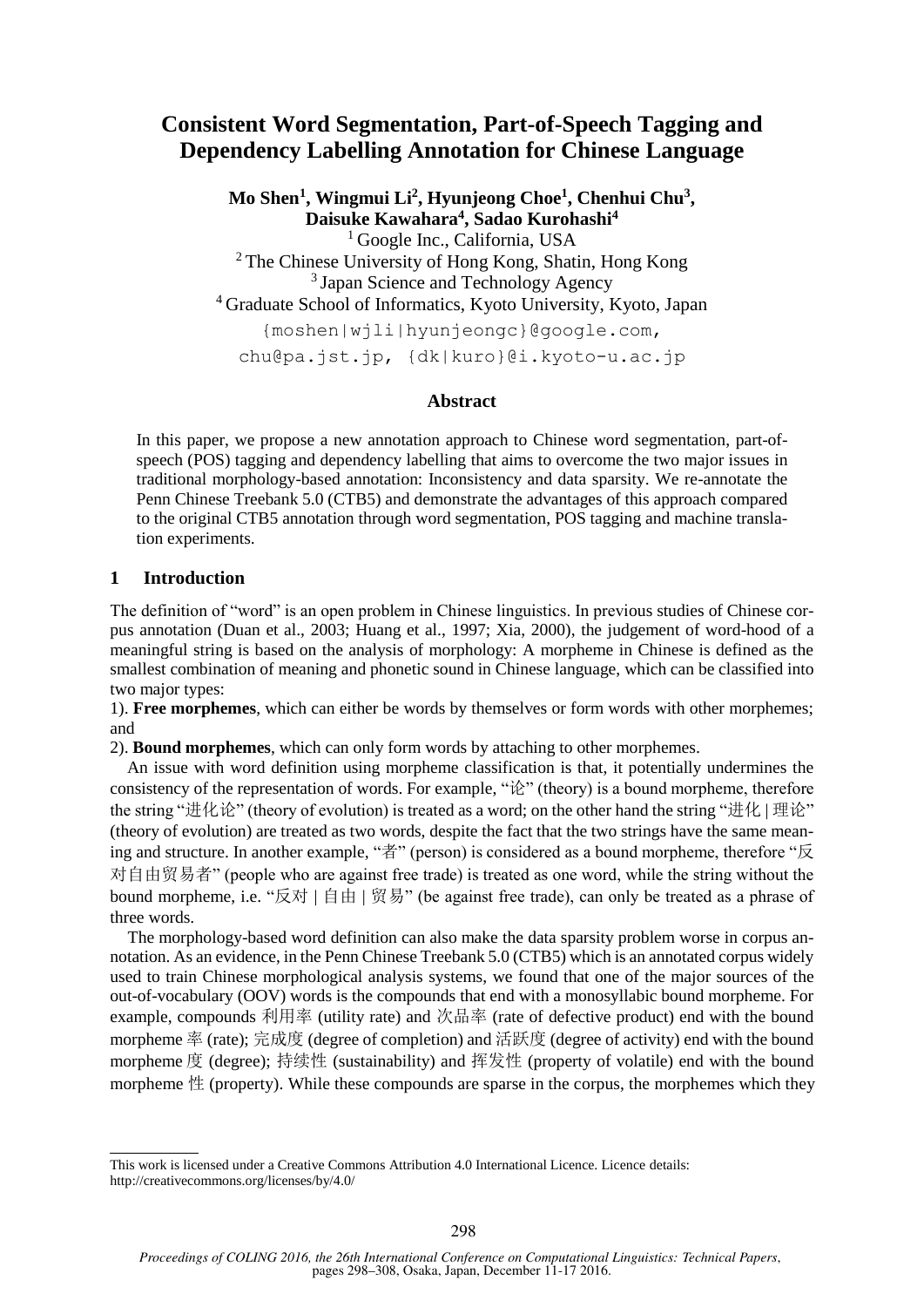| <b>POS Pattern</b>      | Example                |
|-------------------------|------------------------|
| $pronoun + noun$        | 我校 (this university)   |
| $locative + noun$       | 后门 (back door)         |
| $locative + verb$       | 前述 (described above)   |
| $noun + locative$       | 室内 (indoor)            |
| $pronoun + locative$    | 此外 (besides)           |
| $adverb + verb$         | 猝死 (sudden death)      |
| $noun + noun$           | 厂房 (factory plant)     |
| $noun + measure$        | 车辆 (vehicles)          |
| adjective + noun        | 佳酿 (wines)             |
| adjective + measure     | 高层 (high level)        |
| $verb + verb$           | 抽取 (extract)           |
| $verb + particle$       | 写完 (finish writing)    |
| $verb + adjective$      | 打碎 (break)             |
| $verb + locative$       | 综上 (accordingly)       |
| $verb + noun$           | 辞职 (resign)            |
| $adjective + adjective$ | 优雅 (elegant)           |
| $adverb + adjective$    | 最新 (latest)            |
| $determiner + noun$     | 各界 (all walks of life) |
| determiner + temporal   | 翌日 (the next day)      |

Table 1. Disyllabic character-level POS patterns.

| CTB5 Example                       | Re-annotation                                      |
|------------------------------------|----------------------------------------------------|
| 副主席/NN (vice president)            | 副/JJ (vice) 主席/NN (president)                      |
| 透明度/NN (transparency)              | 透明/JJ (transparent) 度/SFN (degree)                 |
| 非生产性/NN (unproductiveness)         | 非/JJ (none) 生产/VV (produce) 性/SFN (property)       |
| 中央集权式/JJ (politically centralized) | 中央/NN (center) 集权/NN (centralization) 式/SFA (type) |

Table 2. Some examples of the word and POS annotation in the original CTB5 and our re-annotation.

consist of can be frequently observed; this means these OOV words can be observed and learnt by a word segmenter if we split the morphemes as individual words in the annotation.

In this paper, we propose a simple annotation approach for Chinese word segmentation that overcomes the two issues: inconsistency and data sparsity, which are found in the traditional morphologybased annotation approach. We further propose a tagset for part-of-speech tagging and a label set for dependency labelling, which are consistent with our word segmentation strategy and capture more Chinese-specific syntactic structures. We re-annotate the entire CTB5 using this approach, and through word segmentation, POS tagging and machine translation experiments we demonstrate the advantages of our annotation approach compared to the original approach adopted in CTB5.

The remainder of this paper is organized as follows: in section 2 we will describe our proposed annotation approach to word segmentation; in section 3 we will present a POS tagset which is consistent with our word segmentation strategy and a new dependency label set; in section 4 we will demonstrate the effectiveness of our approach compared to the original CTB5 through experiments; we will conclude our work in the last section.

#### **2 Word Segmentation Annotation**

We categorize the words in CTB5 into three categories: Common words, names, and idioms. For names and idioms, we keep them as individual words since their word boundaries are relatively easy to recognize and the consistency in manual annotation can be achieved with less efforts. We will mainly focus on describing the treatments of common words in this section.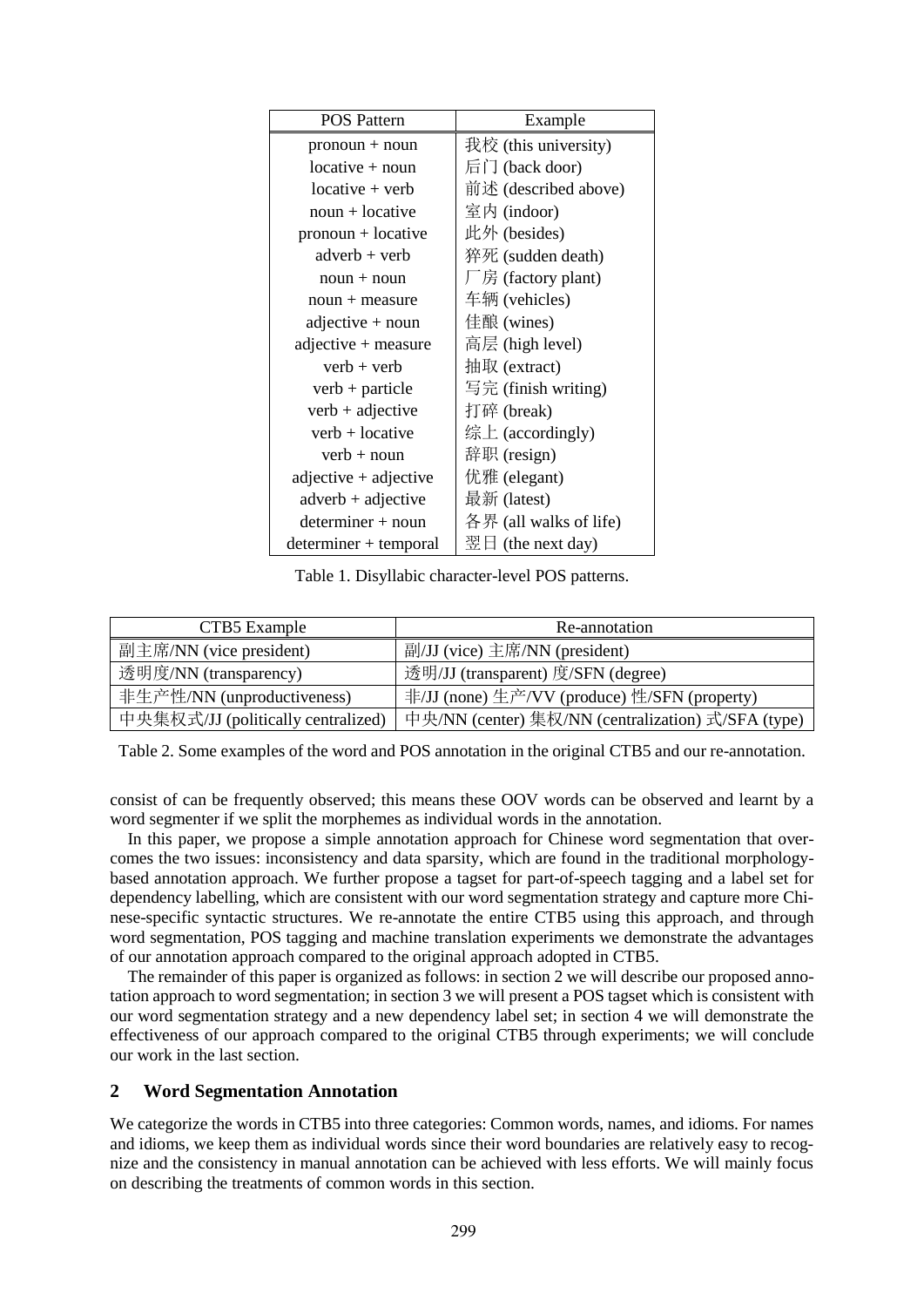| Tag                       | Description                      | Count in CTB5    | Proposed annotation |
|---------------------------|----------------------------------|------------------|---------------------|
| $\mathbf{N} \mathbf{N}$   | Noun                             | 134,321          | 137,816             |
| PU                        | Punctuation                      | 75,794           | 75,935              |
| <b>VV</b>                 | Verb                             | 68,789           | 75,033              |
| AD                        | Adverb                           | 36,122           | 35,922              |
| $\rm NR$                  | Proper Noun                      | 29,804           | 30,985              |
| $\mathbf{P}$              | Preposition                      | 17,280           | 17,721              |
| CD                        | <b>Cardinal Number</b>           | 16,030           | 21,493              |
| $\mathbf M$               | Measure Word                     | 13,668           | 18,091              |
| $\mathbf{J}\mathbf{J}$    | Adjective                        | 12,979           | 13,898              |
| DEC                       | Complementizer                   | 12,310           | 12,346              |
| DEG                       | Genitive Marker                  | 12,145           | 12,145              |
| $\rm{NT}$                 | <b>Temporal Noun</b>             | 9,467            | 4,524               |
| LC                        | Locative                         | 7,676            | $\overline{0}$      |
| <b>VA</b>                 | Predicative Adjective            | 7,630            | 7,518               |
| CC                        | Coordinating Conjunction         | 7,137            | 7,134               |
| PN                        | Pronoun                          | 6,536            | 6,646               |
| DT                        | Determiner                       | 5,901            | 5,970               |
| <b>VC</b>                 | Copula                           | 5,338            | 5,521               |
| $\mathbf{A}\mathbf{S}$    | <b>Aspect Particle</b>           | 4,027            | 4,033               |
| <b>VE</b>                 | "you3" ("have")                  | 2,980            | 2,980               |
| OD                        | <b>Ordinal Number</b>            | 1,661            | 1,661               |
| <b>MSP</b>                | Other Particles                  | 1,316            | 1,316               |
| $\ensuremath{\text{ETC}}$ | "deng3" ("etc.")                 | 1,287            | $\boldsymbol{0}$    |
| CS                        | <b>Subordinating Conjunction</b> | 888              | 888                 |
| <b>BA</b>                 | <b>Causative Auxiliary</b>       | 751              | 756                 |
| <b>DEV</b>                | Manner Marker                    | 621              | 627                 |
| ${\rm SP}$                | Sentence-final Particle          | 466              | 466                 |
| $\overline{\text{SB}}$    | <b>Short Passive Auxiliary</b>   | 451              | 451                 |
| <b>DER</b>                | <b>Resultative Marker</b>        | 258              | 258                 |
| LB                        | Long Passive Auxiliary           | 245              | 245                 |
| ${\rm FW}$                | Foreign Word                     | 33               | 391                 |
| $\rm IJ$                  | Interjection                     | 12               | 17                  |
| $\overline{X}$            | Unknown                          | 6                | $\overline{6}$      |
| $SFN^*$                   | Nominal Suffix                   | $\boldsymbol{0}$ | 13,212              |
| $SFA^*$                   | <b>Adjectival Suffix</b>         | $\boldsymbol{0}$ | 438                 |
| $SFV^*$                   | Verbal Suffix                    | $\boldsymbol{0}$ | 129                 |

Table 3. Proposed tagset for part-of-speech tagging. The underlined characters in the examples correspond to the tags on the left-most column. The CTB POS are also shown.

The key in our method to define the boundaries of common words is the character-level POS pattern. Character-level POS has been introduced in previous studies (Zhang et al., 2013; Shen et al., 2014) which captures the grammatical roles of Chinese characters inside words; we further develop this idea and use it as a criterion in word definition.

We treat a meaningful disyllabic strings as a word if it falls into one of the character-level POS patterns listed in Table 1. The reason we focus on disyllabic patterns instead of other polysyllabic ones is that, based on our observation, meaningful strings with 3 or more syllables (other than names and idioms) are always compounds in Chinese, and therefore can be segmented into a sequence of monosyllabic and disyllabic tokens based on their internal structures. On the other hand, the internal structure in a disyllabic token, though still exists, is more implicit and harder to describe with syntactical relations; we believe that it would increase the difficulties for subsequent tasks, such as dependency parsing, if we further segment these disyllabic strings.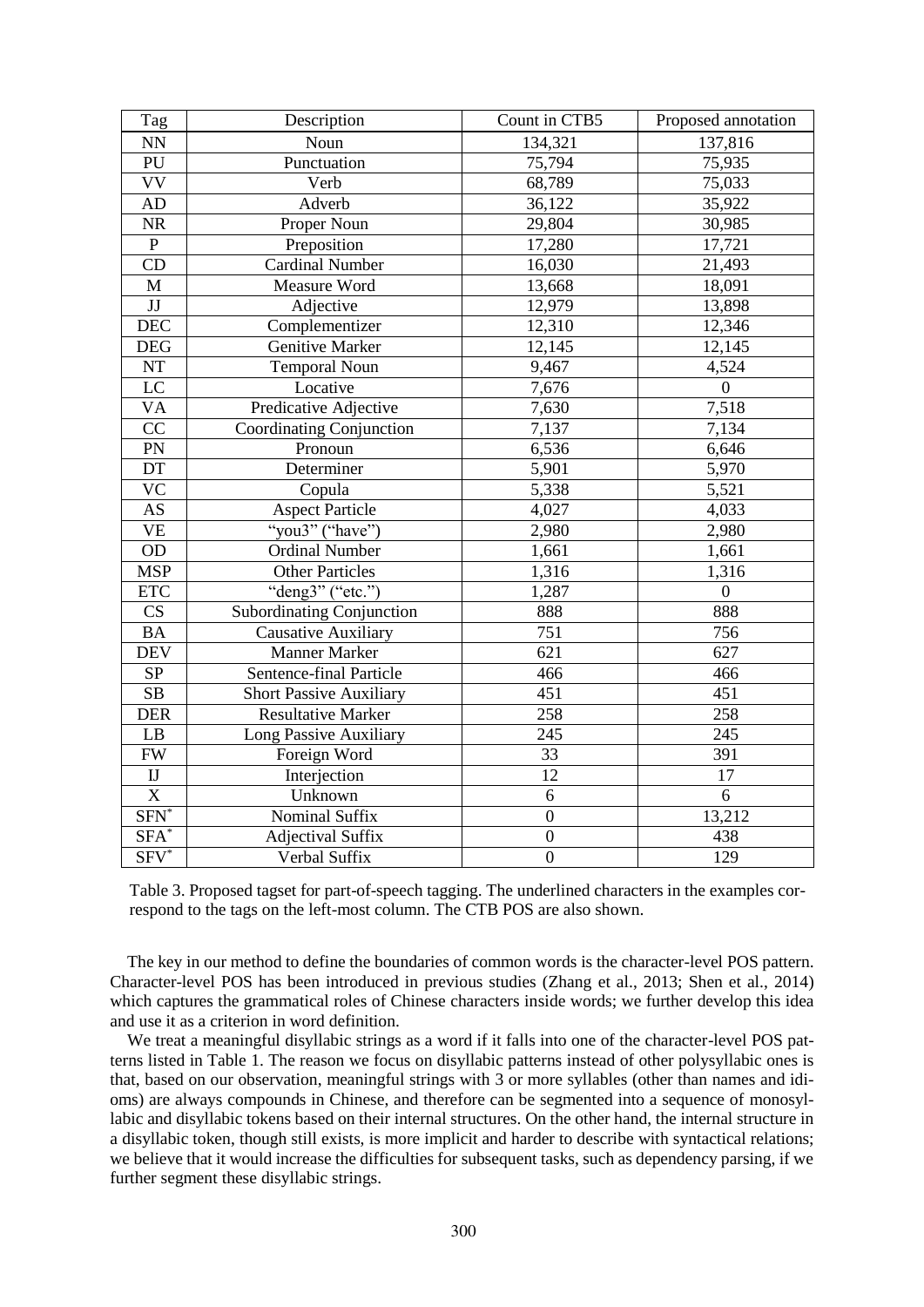Following this strategy, a polysyllabic word can be then segmented based on its structure. This is illustrated with examples in Table 2.

# **3 Part-of-Speech and Dependency Label Set**

To perform POS tagging re-annotation on CTB5 together with our proposed word segmentation approach, we use a POS tagset which is derived from the one used in the original CTB5 annotation. We show the tagset in Table 3 with comparison of number of occurrences of each tag in the original CTB5 and the re-annotated version, respectively. The tagset introduces several changes: First, we eliminate the use of the "LC" tag for locative words. This tag is assigned to all words that indicate locations and directions, such as  $\pm$  (up),  $\pm$  (down),  $\pm$  (left), 右 (right), 内 (inside), 外 (outside) etc.. We instead tag these words based on their real syntactic roles in sentences, such as "NN" (noun), "AD" (adverb) or "VV" (verb). Second, we add three new tags into the tagset for suffixes: "SFN" (nominal suffix), "SFA" (adjectival suffix), and "SFV" (verbal suffix). These tags are given to monosyllabic tokens appearing at the end of compounds, which are the bound morphemes in the traditional view. Based on our observation, these tokens have the ability to determine the syntactic role of the entire compound. For example, any compound that end with a nominal suffix "度" (degree) always act as nouns in a sentence. It should be noted that because of this characteristic of suffixes, we can tag the children of suffixes in compounds based on their meaning but not their syntactic roles. We show some examples in Table 2 to illustrate our POS tagging strategy for compounds.

In Table 4 we present a dependency label set developed based on the Stanford Dependencies (De Marneffe et al., 2006) and its Chinese version (Chang et al., 2009), which defines 45 dependency relations for Chinese sentences. This label set is also closely related to the Universal Dependency<sup>1</sup> with many of their labels compatible with each other. We explain the major characteristics of our label set in the following subsection.

# **3.1 Chinese Specific Labels**

*dislocated* The label "dislocated" is originally defined in the *universal dependencies* for languages such as Japanese to describe the syntactic relation of words in a topic–comment structure, but is not defined for Chinese. However, in Chinese it is frequent to see the topic–comment structure in a sentence, for example:

1. 這/this 本/-measure- 書/book 他/he 買/buy 的/-particle- (This book, he bought it)

In this sentence,  $\dot{\boxtimes}$   $\ddot{\text{A}}$  + (this book) is the topic and  $\text{d}\text{E}\ddot{\text{B}}$  (he bought) is the comment. One common view of the syntactic structure of this sentence is that,  $\#$  (he) is the subject of the predicate  $\#$  (buy), and  $\#$  (book) is the direct object. This treatment sees a topic–comment structure as having an OSV (object-subject-verb) word order, which is acceptable; it however has some problems in certain cases, for example:

2. 這/this 本/-measure- 書/book 他/he 買/buy 的/-particle- 昨天/yesterday 不見/disappear 了/ particle- (This book that he bought disappeared yesterday)

In this sentence,  $\#$  (book) is still the direct object of  $\#$  (buy), while it is also the subject of  $\#$ 见 (disappear). Because of the nature of the dependency grammar we adopted, for such a structure we would have to choose one relation for  $\ddagger$  (book), either "nsubj" or "dobj", and discard the other relation which would cause a loss of the syntactic information encoded in the parse tree.

Moreover, the OSV word order cannot explain all topic-comment structure such as the following example:

3. 這/this 場/-measure- 火/fire 幸虧/fortunately 消防/firefighting 隊/team 來/come 得/-particle- 早 /early (This fire, fortunately the firefighters came in time)

<sup>1</sup> http://universaldependencies.org/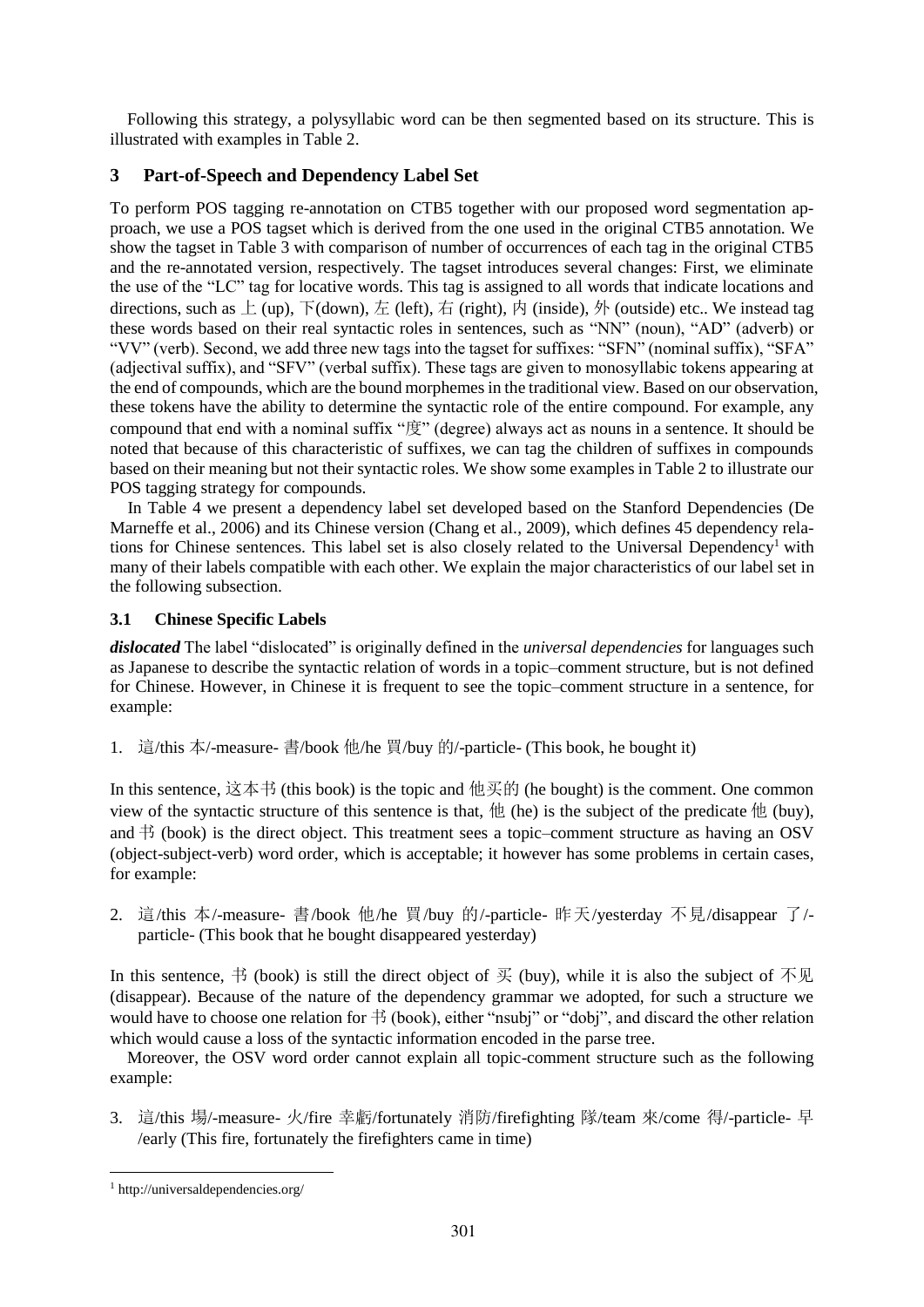| Label                          | Description          | <b>Example Phrase</b>                                      | <b>Example Dependency</b>                                                                     |
|--------------------------------|----------------------|------------------------------------------------------------|-----------------------------------------------------------------------------------------------|
| acomp                          | adjectival comple-   | 鞋是全新的 (the shoes are                                       | <b>acomp</b> (是 are, 全新 brand new)                                                            |
|                                | ment                 | brand new)                                                 |                                                                                               |
| advmod                         | adverbial modifier   | 他看上去很疲倦 (he looks very<br>tired)                           | advmod(疲倦 tired, 很 very)                                                                      |
| amod                           | adjectival modifier  | 漂亮的首飾 (cute accessory)                                     | amod(首飾 accessory, 漂亮                                                                         |
|                                |                      |                                                            | cute)                                                                                         |
| appos                          | appositional modi-   | 總統奧巴馬 (president Obama)                                    | appos(奧巴馬 Obama, 總統                                                                           |
|                                | fier                 |                                                            | president)                                                                                    |
| asp                            | aspect marker        | 他給了我一本書 (he gave me a                                      | <b>asp</b> (給 gave, $\overline{f}$ -aspect-)                                                  |
|                                |                      | book)                                                      |                                                                                               |
| attr                           | attributive modifier | 他是個醫生 (he is a doctor)                                     | attr(是 is, 醫生 doctor)                                                                         |
| aux                            | auxiliary verb       | 必須解決 (must solve)                                          | <b>aux</b> (解決 solve, 必須 must)                                                                |
| auxpass                        | passive auxiliary    | 他被刺殺了 (he was assassi-                                     | auxpass(刺殺 assassinated, 被 -                                                                  |
|                                |                      | nated)                                                     | auxiliary-)                                                                                   |
| auxcaus                        | causative auxiliary  | 把問題解決(solve the problem)                                   | auxcaus(解決 solve, 把 -auxil-<br>iary-)                                                         |
| cc                             | coordinating con-    | 聰明又可愛 (smart and cute)                                     | $cc$ (聰明 smart, 又 and)                                                                        |
|                                | junction             |                                                            |                                                                                               |
| ccomp                          | closed clausal com-  | 他說他喜歡游泳 (He said that                                      | ccomp(說 said, 喜歡 likes)                                                                       |
|                                | plement              | he likes swimming)                                         |                                                                                               |
| conj                           | conjunct             | 聰明又可愛 (smart and cute)                                     | conj(聰明 smart, 可愛 cute)                                                                       |
| csubj                          | clausal subject      | 能夠代表祖國參賽是他的夢想                                              | csubj(是 is, 參賽 play)                                                                          |
|                                |                      | (being able to play in the game                            |                                                                                               |
|                                |                      | for his country is his dream)                              |                                                                                               |
| $\overline{\text{c}}$ subjpass | clausal passive sub- | 他在考試中作弊被老師發現了                                              | csubjpass(發現 find out, 作弊                                                                     |
|                                | ject                 | (that he cheated during the exam                           | cheet)                                                                                        |
|                                | undefined depend-    | is found out by the teacher)                               |                                                                                               |
| dep                            | ency                 | 添加一個日程安排時間星期二                                              | dep(時間,添加)                                                                                    |
|                                |                      | 地點 3 樓 (add an event, time<br>Tuesday, location 3rd floor) |                                                                                               |
| det                            | determiner           | 那本書 (that book)                                            | det( $\bar{\triangle}$ -measure-, $\bar{\text{m}}$ that)                                      |
| discourse                      | discoursal modifier  | 唉, 終於到星期五了(oh,                                             | $\overline{\text{discourse}(\text{$\mathfrak{F}$}\text{]}}$ is, $\overline{\mathfrak{F}}$ oh) |
|                                |                      | thank God it's Friday)                                     | <b>discourse</b> ( $\widehat{\mathfrak{B}}$ ) is, $\widehat{J}$ -sentence-                    |
|                                |                      |                                                            | final particle-)                                                                              |
| dislocated                     | dislocated modifier  | 書是他買的 (book he bought)                                     | dislocated(書 book, 買 buy)                                                                     |
|                                |                      | 這場火幸虧消防隊來得早.                                               | dislocated( $\angle$ fire, $\Re$ come)                                                        |
|                                |                      | (this fire, fortunately the fire-                          |                                                                                               |
|                                |                      | fighters came in time)                                     |                                                                                               |
| dobj                           | direct object        | 買了一本書(bought a book)                                       | dobj(買 bought, 書 book)                                                                        |
| foreign                        | foreign compound     | 職棒大聯盟 (Major League                                        | foreign(Major, League)                                                                        |
|                                |                      | Baseball)                                                  | foreign(Major, Baseball)                                                                      |
| iobj                           | indirect object      | 他給了我一本書 (he gave me a                                      | iobj(給 gave, 我 me)                                                                            |
|                                |                      | book)                                                      |                                                                                               |
| list                           | list relation        | 添加一個日程安排時間星期二                                              | list(時間 time, 地點 location)                                                                    |
|                                |                      | 地點 3 樓 (add an event, time                                 |                                                                                               |
|                                |                      | Tuesday, location 3rd floor)                               |                                                                                               |
| mark                           | clause marker        | 他把信件給我之後就走了 (he                                            | mark(給 give, 之後 after)                                                                        |
|                                |                      | left after he gave me the letter)                          | mark( $\pm$ leave, $\hat{\pi}$ then)                                                          |
| mes                            | measure relation     | $-\bar{A}$ 書(a book)                                       | mes( $\stackrel{*}{\equiv}$ book, $\stackrel{+}{\sim}$ -measure-)                             |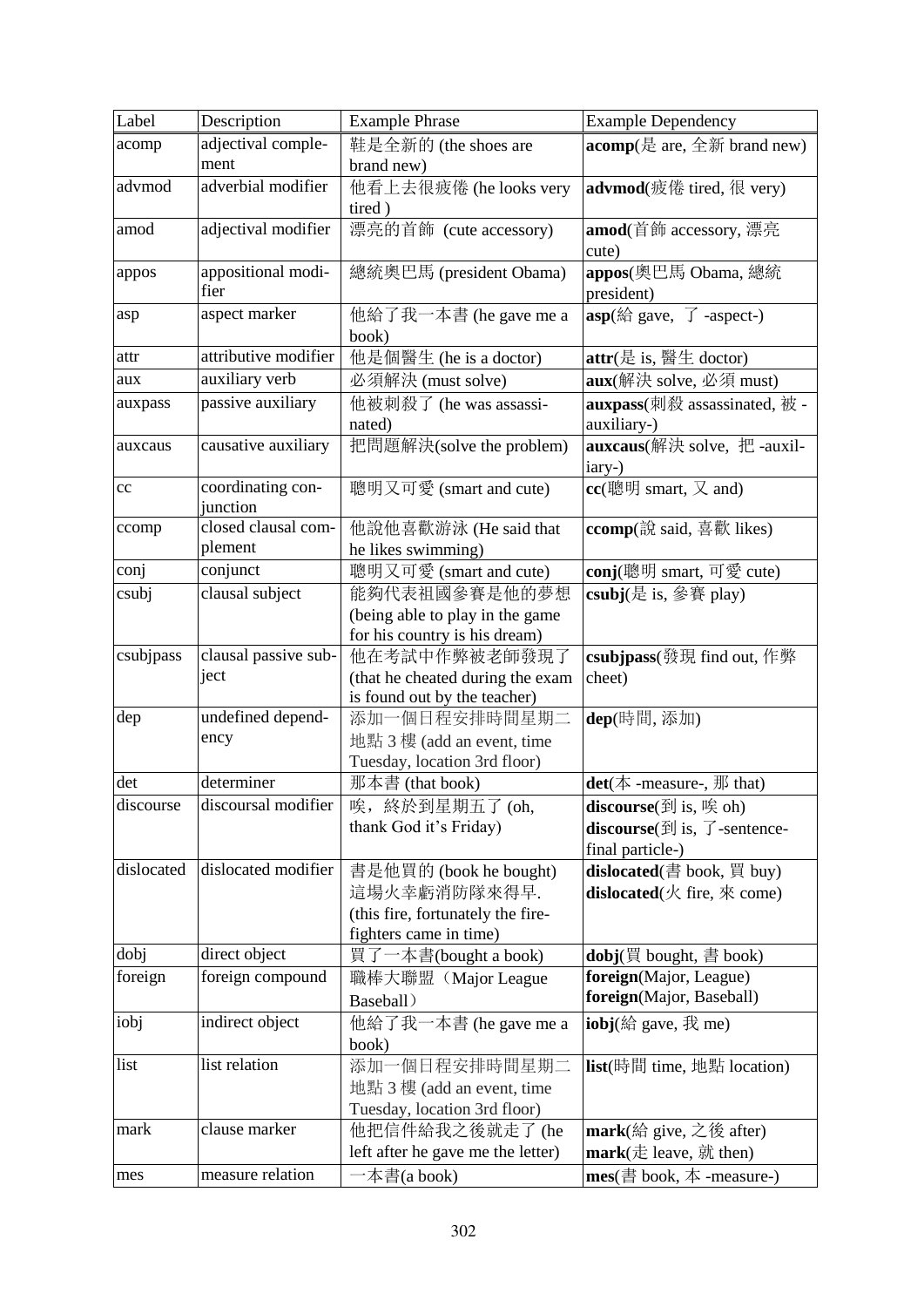| ncomp        | nominal comple-<br>ment     | 坐在椅子上 (sit on a chair)                | ncomp(椅子 chair, 上 -comple-<br>mentizer-)                   |
|--------------|-----------------------------|---------------------------------------|------------------------------------------------------------|
| neg          | negation modifier           | 不擅長 (be not good at)                  | <b>neg</b> (擅長 be good at, $\overline{\wedge}$ not)        |
| nn           | noun compound               | 原油期貨價格 (oil futures                   | nn(價格 price, 原油 oil)                                       |
|              | modifier                    | price)                                | <b>nn</b> (價格 price, 期貨 futures)                           |
| npadvmod     | noun phrase adver-          | 大約十米左右寬 (about 10 m                   | <b>npadvmod</b> (寬 wide, 米 m)                              |
|              | bial modifier               | wide)                                 |                                                            |
| nsubj        | nominal subject             | 他給了我一本書 (he gave me a                 | <b>nsubj</b> $(\text{A} \text{ gave}, \text{H} \text{he})$ |
|              |                             | book)                                 |                                                            |
| nsubjpass    | passive nominal             | 他被刺殺了 (he was assassi-                | nsubjpass(刺殺 assassinated, 他                               |
|              | subject                     | nated)                                | he)                                                        |
| num          | numeric modifier            | 一本書 (a book)                          | $num(\#$ -measure-, -a)                                    |
| $\mathbf{p}$ | punctuation                 | 梨、橘子和香蕉 (pears, or-                   | $\mathbf{p}(\mathbf{M})$ pears, $\sqrt{ }$ )               |
|              |                             | anges, bananas)                       |                                                            |
| pcomp        | prepositional com-          | 由於路上人太多, 我遲到了                         | pcomp(由於 because, 太多 so                                    |
|              | plement                     | (because it was so crowded, I         | crowded)                                                   |
|              |                             | was late)                             |                                                            |
| pobj         | prepositional object        | 他坐在椅子上 (he sits on a                  | pobj(在 on, 椅子 chair)                                       |
|              | associative marker          | chair)                                |                                                            |
| ps           | possessive modifier         | 這是我的家 (this is my home)               | $ps(\text{R})$ me, $\text{m/s}$                            |
| poss         |                             | 這是我的家 (this is my home)               | poss $(\bar{\mathbb{X}}$ home, $\bar{\mathbb{X}}$ me)      |
| prep         | prepositional modi-<br>fier | 他坐在椅子上 (he sits on a<br>chair)        | $prep(\nsubseteq$ sits, $\pm$ on)                          |
| prt          | phrasal verb parti-         | 他們打起來了 (they started a                | $prt$ (打 fight, 起來 -auxiliary-)                            |
|              | cle relation                | fight)                                | $prt$ (整理 summarize, 成 be-                                 |
|              |                             | 把數據整理成報告 (summarize                   | come)                                                      |
|              |                             | the data into a report)               |                                                            |
| rcmodrel     | relative clause             | 他回來的時候 (by the time he                | rcmodrel(回來 come back, 的 -                                 |
|              | complementizer              | came back)                            | complementizer-)                                           |
|              |                             | 這本是他買的書 (this is the                  | rcmodrel(買 buy, 的 -comple-                                 |
|              |                             | book he bought)                       | mentizer-)                                                 |
| rcmod        | relative clause             | 他回來的時候 (by the time he                | rcmod(時候 time, 回來 come                                     |
|              | modifier                    | came back)                            | back)                                                      |
|              |                             | 這本是他買的書 (this is the                  | rcmod(書 book, 買 buy)                                       |
|              |                             | book he bought)                       |                                                            |
| suff         | suffix relation             | 科技界 (sci-tech industry)               | suff(界 industry, 科技 sci-tech)                              |
| tmod         | temporal modifier           | 他回來的時候天已經亮了(it                        | tmod(亮 bright, 時候 time)                                    |
|              |                             | was bright outside by the time        |                                                            |
|              |                             | he came back)                         |                                                            |
| topic        | topic marker                | 這本書是他買的 (this is the                  | topic(書 book, 是 is)                                        |
|              |                             | book he bought)<br>這是他們所不能想像的(this is | topic(這 this, 是 is)                                        |
|              |                             | what they can't imagine)              |                                                            |
| vmod         | verb modifier               | 他打開門發現屋裏有人 (he                        | <b>vmod</b> (發現 found out, 打開                              |
|              |                             | opened the door and found out         | open)                                                      |
|              |                             | there is somebody inside)             |                                                            |
| xcomp        | open clausal com-           | 他不喜歡打網球 (he doesn't                   | xcomp(喜歡 like, 打 play)                                     |
|              | plement                     | like to play tennis)                  |                                                            |

Table 4. Proposed dependency label set.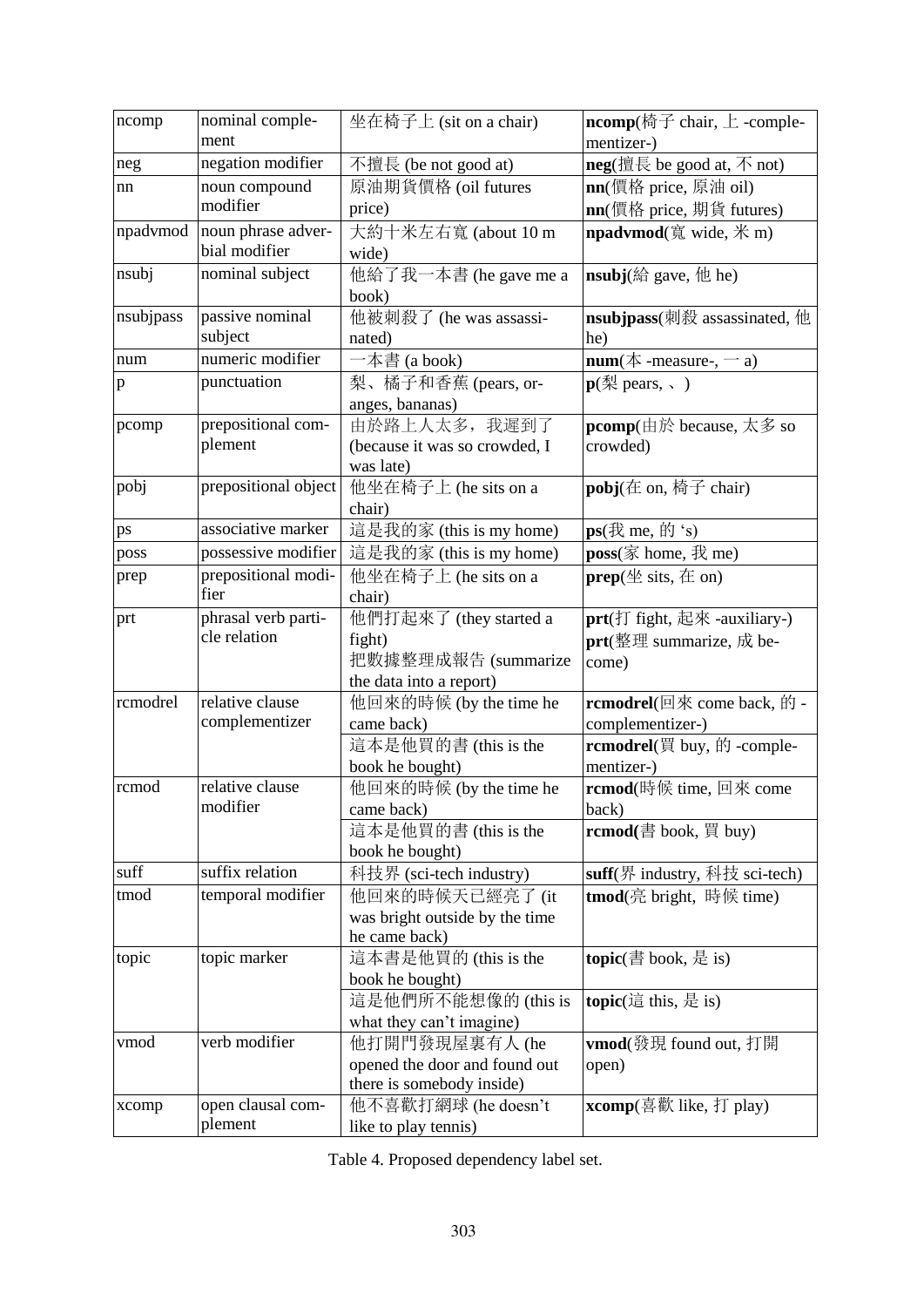Unlike in the other two examples, the topic here, 這場火 (this fire), is not the direct object of the verb in the comment, 幸虧消防隊來得早 (fortunately the firefighters came in time).

To overcome these difficulties, we employ a different view which treats the topic–comment structure as having double subjects in a SSV word order. We define the first subject, 这本书 (this book) in example 2, as the head in a "dislocated" relation, and the subject-verb phrase, 他买的 (he bought) in example 2, as the modifier. The head in this dislocated relation can then form a "nsubj" (nominal subject) relation with the main predicate of the sentence, 不见 (disappear). Similarly, in example 3, the topic and the comment still form a dislocated relation even though the topic is not a direct object of the verb in the comment.

*prt* and *prep* We define the "prt" relation in two ways:

- i. A relation between a verb and a particle. For example, 想像 (imagine) is the head in a "prt" relation of 所 (particle) in the sentence 這是他們所不能想像的 (this is what they can't imagine).
- ii. A relation between a verb and its succeeding complement. For example, 打掃 (clean) is the head in a "prt" relation of 完 (finish) in the sentence 房間打掃完了 (the room has been cleaned).

We use the "prt" relation in the second case to capture the predicate-complement structure in Chinese. The verb  $\hat{\pi}$  (finish) in the second example above functions to complement the meaning of the main verb, 打掃 (clean), and the sentence is still grammatical when the complement verb is removed: 房間 打掃了 (the room is cleaned).

The complement verb sometimes also functions as a coverb in a serial verb construction, which takes its own direct object. For example:

4. 把/-auxiliary- 數據/data 整理/summarize 成/become 報告/report (summarize the data into a report)

Here the two verbs 整理 (summarize) and 成(become) form a "prt" relation, while they are the heads of 數據 (data) and 報告 (report) in the "dobj" relation.

A difficulty with labeling "prt" is that, it can be easily confused with the "prep" (prepositional modifier) relation. For example, one can argue that  $\overrightarrow{R}$  (become) is a preposition instead of a verb and should be tagged as IN, so that the relation between 整理 (summarize) and 成 (become) would be "prep". To overcome this ambiguity, we apply a simple test: If the phrase headed by the word with a VV vs. IN ambiguity can be moved to a position before the main verb, then this word is a preposition and a prepositional modifier of the main verb; otherwise it is a verb. Here since the phrase "成 報告" (into report) cannot be moved to the position before 整理 (summarize), it should in fact be a verb phrase, not a prepositional phrase.

*suff* We define the suffix relation in a compound which has a "stem-suffix" structure. The suffix word with a POS tag SFN, SFA, or SFV is the root of the subtree formed by the words in the compound. It has one and only one child in this subtree, which is the head of the "stem", and the dependency relation between them is labelled as "suff".

The motivation of employing the "suff" label is to relieve the data sparseness problem of word forms in annotated corpora. Compounds, especially those with a "stem-suffix" structure, is a major source of new words in Chinese language. These compounds, however, often share a set of suffix words which has a limited amount of instances. We think it is more effective for a parser to learn from features with word forms by treating the suffix words as the heads of compounds.

#### **4 Evaluation**

#### **4.1 Re-annotated Corpus**

We re-annotated the entire CTB5 with our proposed word segmentation and POS tagging annotation strategies. We further re-annotated 3,000 sentences which are randomly sampled from the training set of CTB5 using our proposed dependency label set. This re-annotated set is compared with the same sentences with the original annotation in a machines translation experiment in section 4.3.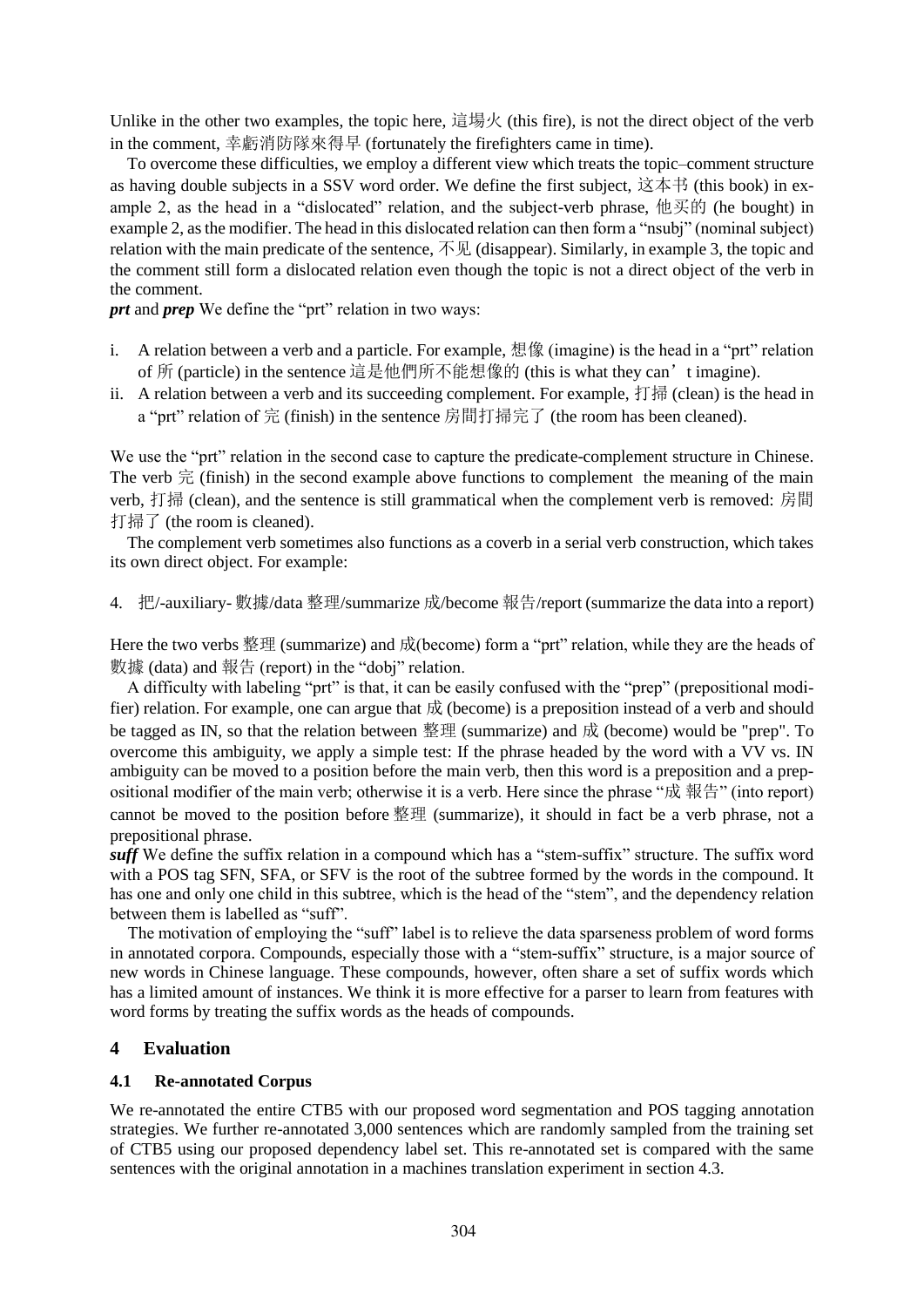|                                 | CTB <sub>5</sub> | Re-annotated |
|---------------------------------|------------------|--------------|
| Number of tokens                | 493,938          | 516,581      |
| Avg. token length               | 1.63             | 1.55         |
| Ratio of unknown words          | 14.67%           | 12.82%       |
| Ratio of unknown word-POS pairs | 15.02%           | 13.28%       |

Table 5. Statistics of the original CTB5 and our re-annotated version.

|                      | $\tilde{\phantom{a}}$ |       |       |
|----------------------|-----------------------|-------|-------|
| Corpus               |                       |       |       |
| Original             |                       | 97.36 |       |
| Re-annotated         | 97.97                 | 97.56 | 97.76 |
| Re-annotated-partial | 97.68                 | 97.63 | 97.65 |

| (a) Word Segmentation Results |
|-------------------------------|
|-------------------------------|

| $\sqrt{2}$ and $\sqrt{2}$ |       | ాంం<br>- 0 |       |
|---------------------------|-------|------------|-------|
| Corpus                    |       |            |       |
| Original                  | 73.42 | 13.30      | 93.49 |
| Re-annotated              | 94.5. | 94.16      | 94    |

(b) Joint Segmentation and POS Tagging Results

Table 6. Experimental results for morphological analysis on CTB5.

To evaluate the consistency of our annotation, 4 trained annotators were divided into two equal groups to perform 2-way annotation on a small subset (first 100 sentences in files 301-325), and each pair of annotators were assigned with 50 sentences. The inter-annotator agreement is 99.10% for segmentation, 98.37% for POS tagging, and 95.62% for dependency labeling.

Table 5 shows some of the statistics of the original and the re-annotated CTB5. We split CTB5 in the same data division as in previous studies (Jiang et al., 2008a; Jiang et al., 2008b; Kruengkrai et al., 2009; Zhang and Clark, 2010; Sun, 2011). The training, development and test set have 18,089, 350 and 348 sentences, respectively. Compared to the original CTB5, the re-annotated training set has a lower percentage of unknown words and unknown word-POS pairs found in the corresponding test set. This is consistent with our observation that compounds with internal structures are one of the major sources of OOV words.

#### **4.2 Morphological Analysis Experiments**

We compared the performance of a state-of-the-art joint word segmentation and part-of-speech tagging system (Kruengkrai et al., 2009) on the original and our re-annotated CTB5. We used the position-ofcharacter (POC) tagset and the baseline feature set described in (Shen et al., 2014).

We trained all models using the averaged perceptron (Collins, 2002), which is an efficient and stable online learning algorithm. The models applied on all test sets are those that result in the best performance on the dev sets. To learn the characteristics of unknown words, we built the system's lexicon using only the words in the training data that appear at least 2 times.

We use precision, recall and the F-score to measure the performance of the systems. Precision (P) is defined as the percentage of output tokens that are consistent with the gold standard test data, and recall (R) is the percentage of tokens in the gold standard test data that are recognized in the output. The balanced F-score (F) is defined as  $\frac{2 \cdot P \cdot R}{P+R}$ .

We compared the performance of the morphological analyzer on the original and the re-annotated CTB5. The results of the word segmentation experiment and the joint experiment of segmentation and POS tagging are shown in Table 6(a) and Table 6(b), respectively. Each row in these tables shows the performance of the same system trained on the corresponding corpus.

For "Re-annotated-partial" in Table 6(a), we applied a different setting in order to directly compare the annotation consistency and data sparsity between the two corpora: We used the training set from the re-annotated corpus to train the system but the test set from the original corpus in the evaluation. To make the evaluation meaningful, we added an extra criterion when calculating the precision and the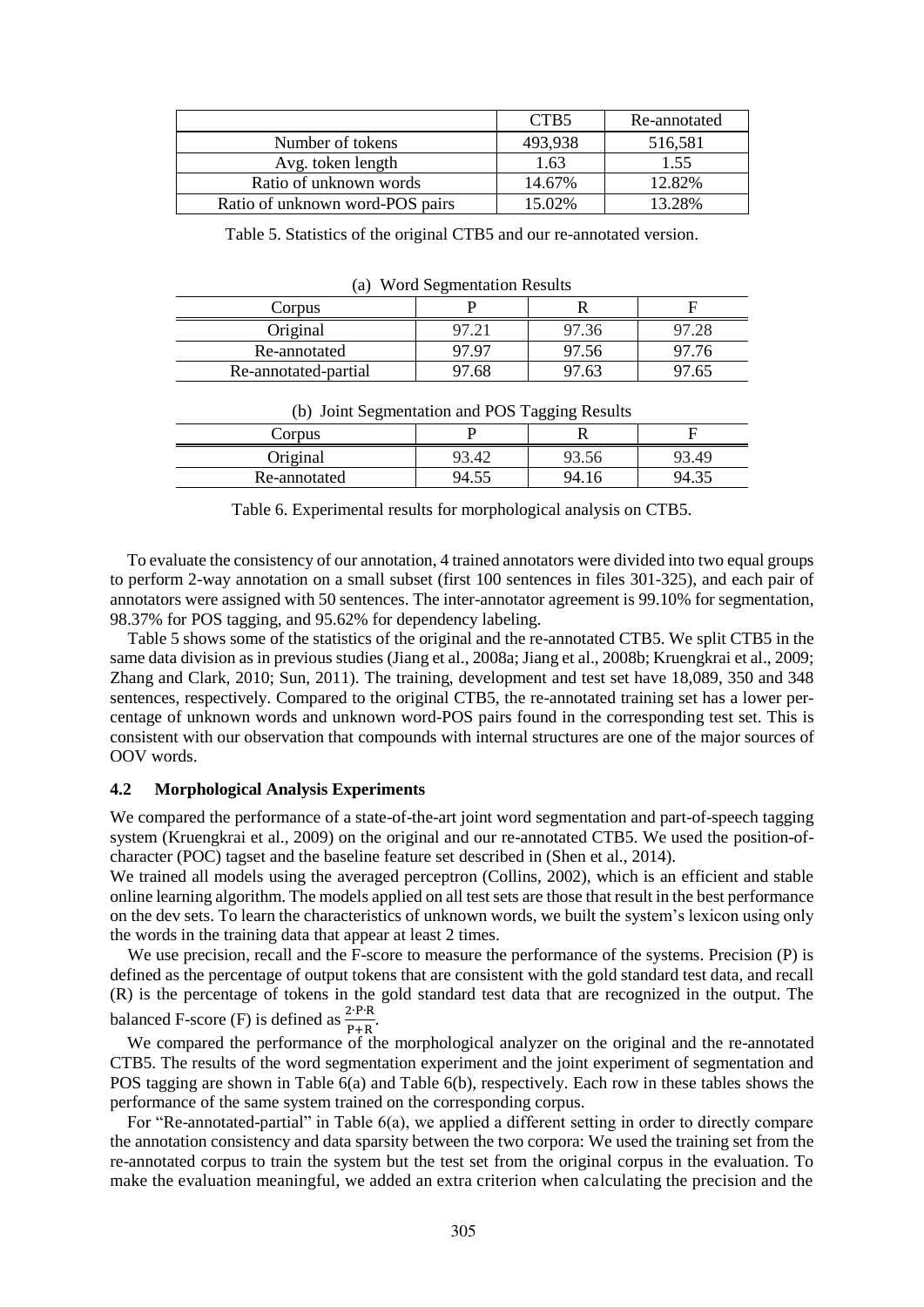| System       | RL FH-4 |
|--------------|---------|
| Character    | 31.60   |
| Original     | 31.46   |
| Re-annotated | 32.08   |

Table 7. Experimental results for Chinese-Japanese machine translation on ASPEC corpus using Moses system.

| <b>System</b> | BLEU-4 |
|---------------|--------|
| Original      |        |
| Re-annotated  | 32.97  |

Table 8. Experimental results for Chinese-Japanese machine translation on ASPEC corpus using KyotoEBMT system.

recall: If the outmost boundaries of a sequence (two or more) of output tokens are consistent with a token in the test set, we consider that the output correctly identifies this token in the test set.

The results show that, the morphological analyzer can obtain higher accuracies in both word segmentation (0.48 points absolute in F-score) and joint (0.86 points absolute in F-score) experiments. Furthermore, in the word segmentation experiment "Re-annotated-partial" where we mapped the output of the system which is trained using the re-annotated training data to the original CTB5 test set, the accuracy is significantly higher<sup>2</sup> than that of the "Original", which demonstrates the better consistency in our reannotation corpus.

#### **4.3 Machine Translation Experiments**

To show that a morphological analysis system and a dependency parsing system can both benefit from our re-annotation, we conducted two sets of Chinese-to-Japanese machine translation experiments where a morphological analyzer and a dependency parser are used respectively.

The parallel corpus we used is the Chinese-Japanese part of the Asian Scientific Paper Excerpt Corpus  $(ASPEC)^3$ , containing 672k sentence pairs. We used 2,090 and 2,107 additional sentence pairs for tuning and testing, respectively.

In the first set of experiments, we segmented the Japanese sentences using JUMAN (Kurohashi et al., 1994), and the Chinese sentences using the same morphological analyzer described in the last subsection. For decoding, we used the state-of-the-art phrase based statistical machine translation toolkit Moses (Koehn et al., 2007) with default options. We trained the 5-gram language models on the target side of the parallel corpora using the SRILM toolkit<sup>4</sup> with interpolated Kneser-Ney discounting. Tuning was performed by minimum error rate training (MERT) (Och, 2003), and it was re-run for every experiment.

In the second set of experiments, we used the same morphological analyzers to segment and tag the POS of Japanese and Chinese sentences as in the first set. We further parsed the dependency structures of the Japanese sentences using KNP (Kawahara and Kurohashi, 2006), a lexicalized probabilistic dependency parser, and for the Chinese sentences we used a second-order graph-based parser proposed in (Shen et al., 2012). For decoding, we used the tree-to-tree example-based machine translation framework KyotoEBMT<sup>5</sup> (Richardson et al., 2015) with default options.

We report results on the test set using BLEU-4 score, which was evaluated using the multi-bleu.perl script in Moses based on Juman segmentations. The significance test was performed using the bootstrap resampling method proposed by Koehn (2004).

In Table 7 we compare the performance of three Moses models: In "Character" we used a simple segmentation strategy for the Chinese sentences where we treated each character as a token; in "Original" and "Re-annotated" we segmented the Chinese sentences using the corresponding models described in

 $2 p < 0.05$  in McNemar's test.

<sup>3</sup> http://lotus.kuee.kyoto-u.ac.jp/ASPEC/

<sup>4</sup> http://www.speech.sri.com/projects/srilm

<sup>5</sup> http://nlp.ist.i.kyoto-u.ac.jp/EN/index.php?KyotoEBMT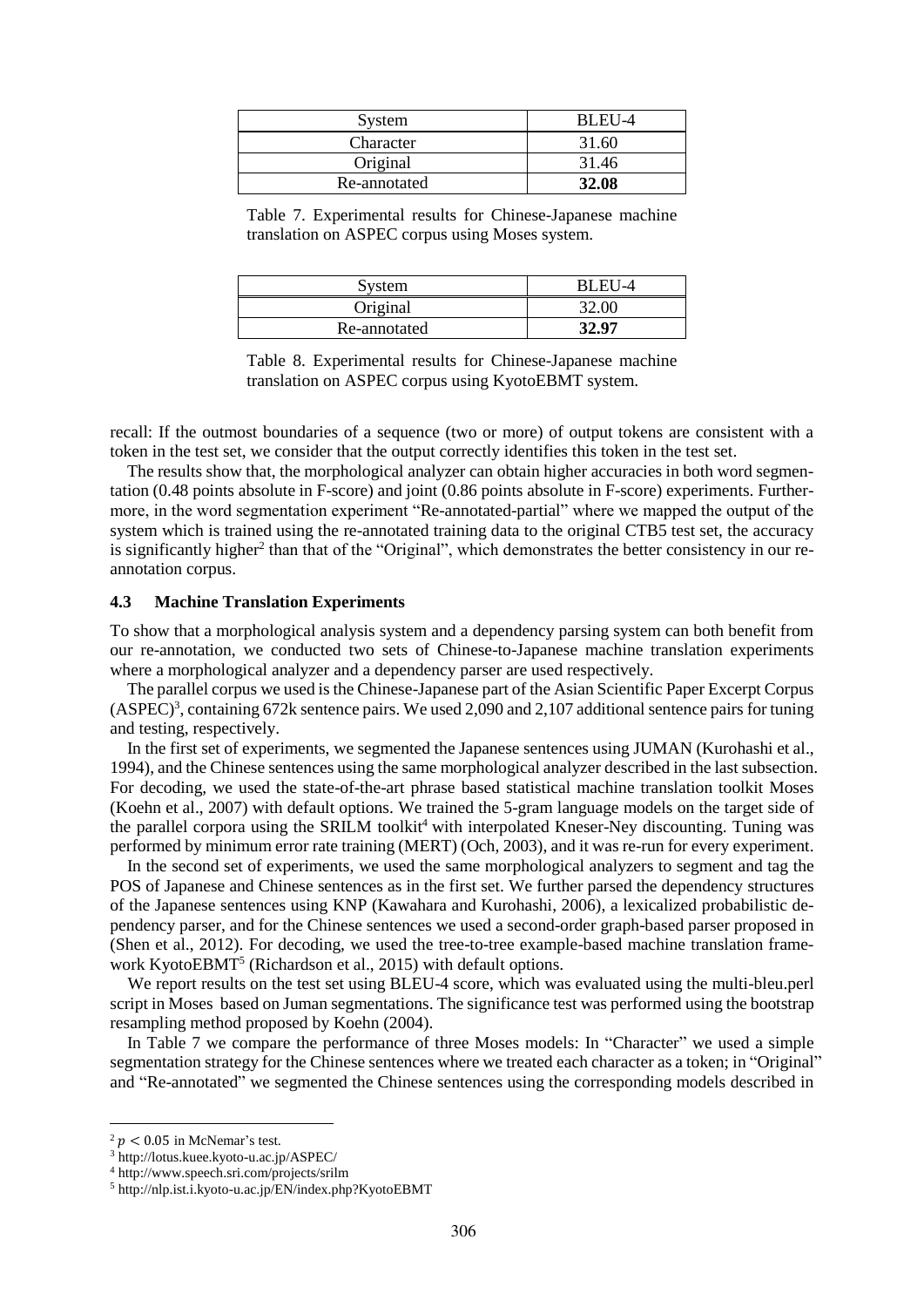the last subsection. The results show, with the underlying machine translation system being the same, the segmenter trained with the original CTB5 failed to support the system to outperform the simple character-based segmentation, while on the other hand the system using the segmenter trained with our re-annotated CTB5 significantly outperformed both "Character"<sup>6</sup> and "Original"<sup>7</sup>.

In Table 8 we show the result of the experiment with KyotoEBMT, a tree-to-tree machine translation system which requires unlabeled dependency annotation in the model training. 3,000 sentences with original and re-annotated dependency labels were used for training the parsers in "original" and "reannotated" settings, respectively. The result shows that, the model "Re-annotated" which used the training set with the proposed annotation, it significantly outperformed<sup>8</sup> the baseline model "Original" by 0.97 point in BLEU-4 score.

#### **5 Conclusion**

We have proposed a new annotation approach for Chinese word segmentation, part-of-speech tagging, and dependency labelling. By re-annotating the CTB5 and conducting word segmentation, POS tagging and machine translation experiments, we have demonstrated that this approach has the advantages in achieving higher annotation consistency as well as less data sparsity, compared to the original annotation of CTB5. We couldn't show the comparison in dependency parsing experiments as we currently have only 3,000 annotated sentences; this experiment will be included in our future work.

#### **Reference**

- Pi-Chuan Chang, Huihsin Tseng, Dan Jurafsky, and Christopher D. Manning. 2009. Discriminative Reordering with Chinese Grammatical Relations Features. In Proceedings of the Third Workshop on Syntax and Structure in Statistical Translation, pages 51-59.
- Michael Collins. 2002. Discriminative Training Methods for Hidden Markov Models: Theory and Experiments with Perceptron Algorithms. In Proceedings of EMNLP, pages 1–8.
- Daisuke Kawahara and Sadao Kurohashi. 2006. A Fully-Lexicalized Probabilistic Model for Japanese Syntactic and Case Structure Analysis. In Proceedings of the Human Language Technology Conference of the NAACL, pages 176–183.
- HuiMing Duan, XiaoJing Bai, BaoBao Chan, and ShiWen Yu. 2003. Chinese word segmentation at Peking University. In Proceedings of the second SIGHAN workshop on Chinese language processing, pages 152-155.
- ChuRen Huang, KehJiann Chen, FengYi Chen, and LiLi Chang. 1997. Segmentation Standard for Chinese Natural Language Processing. Computational Linguistics and Chinese Language Processing vol. 2, no. 2, August 1997, pages 47-62.
- Wenbin Jiang, Liang Huang, Qun Liu, and Yajuan Lü. 2008a. A Cascaded Linear Model for Joint Chinese Word Segmentation and Part-of-speech Tagging. In Proceedings of ACL.
- Wenbin Jiang, Haitao Mi, and Qun Liu. 2008b. Word Lattice Reranking for Chinese Word Segmentation and Partof-speech Tagging. In Proceedings of COLING.
- Philipp Koehn. 2004. Statistical Significance Tests for Machine Translation Evaluation. In Proceedings of EMNLP 2004, pages 388-395.
- Philipp Koehn, Hieu Hoang, Alexandra Birch, Chris Callison-Burch, Marcello Federico, Nicola Bertoldi, Brooke Cowan, Wade Shen, Christine Moran, Richard Zens, Chris Dyer, Ondřej Bojar, Alexandra Constantin, and Evan Herbst. 2007. Moses: Open Source Toolkit for Statistical Machine Translation. In Proceedings of the 45th Annual Meeting of the Association for Computational Linguistics Companion, Demo and Poster Session, pages 177-180.

  $^6$   $p < 0.5$ 

 $p < 0.1$ 

 $8 p < 0.1$